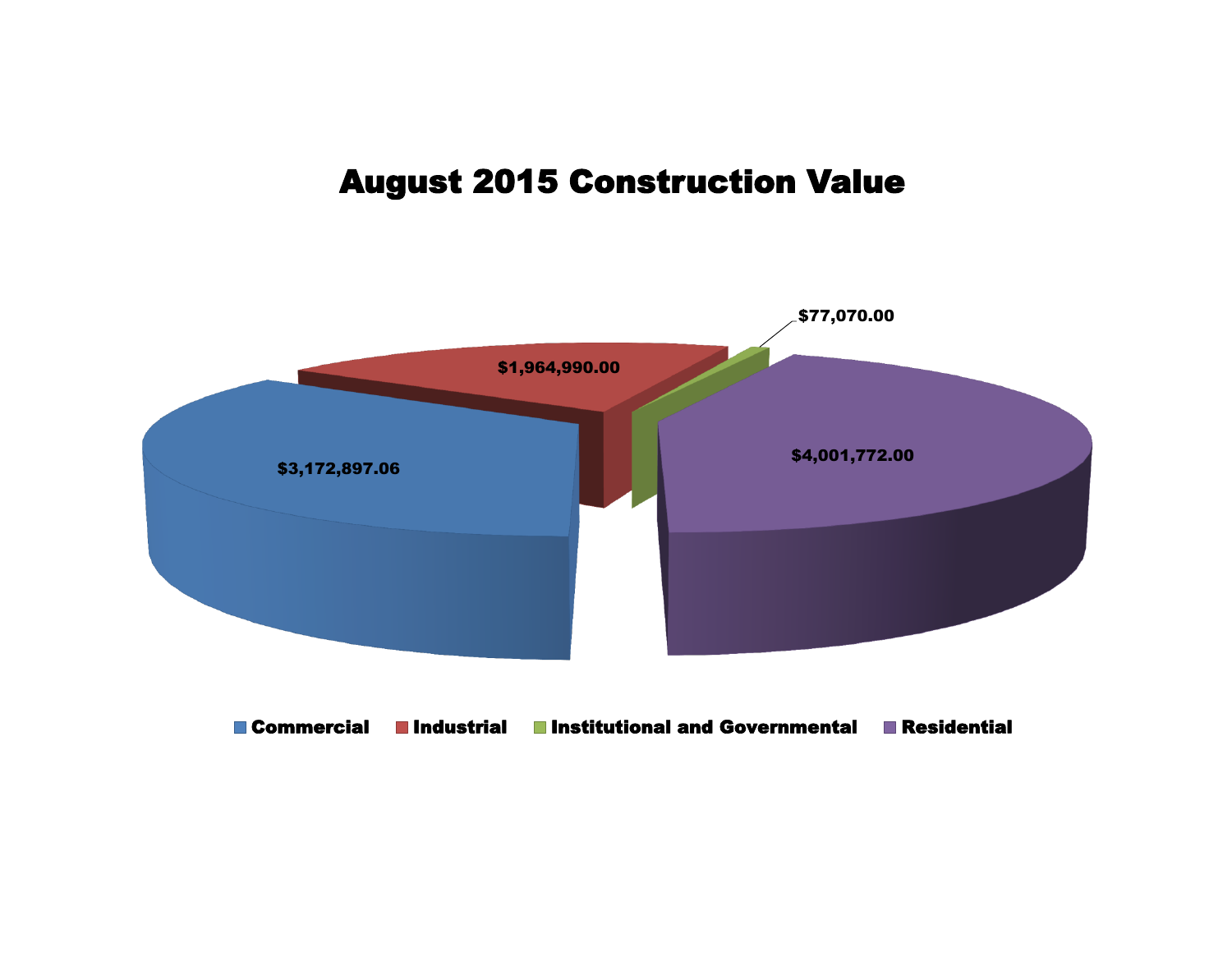**Jerry D. Dolcetti, RPPCommissioner**

**F. P. PozzebonChief Building Official**



**ENGINEERING & PLANNING DEPARTMENT**

**Building Division**

**Tel: (705) 759-5410Fax: (705) 541-7165**

### **BUILDING PERMITS SUMMARY 2015/08/01 to 2015/08/31**

|                                  |                          |                      |                                                                  |                          |                      | <b>Total</b>                                     |                          |                      |
|----------------------------------|--------------------------|----------------------|------------------------------------------------------------------|--------------------------|----------------------|--------------------------------------------------|--------------------------|----------------------|
| <b>Num</b><br>of<br><b>Units</b> | Num of<br><b>Permits</b> | <b>Value of Work</b> | <b>Num</b><br>of<br><b>Units</b>                                 | Num of<br><b>Permits</b> | <b>Value of Work</b> | <b>Num</b><br>of<br><b>Units</b>                 | Num of<br><b>Permits</b> | <b>Value of Work</b> |
|                                  |                          |                      |                                                                  |                          |                      |                                                  |                          |                      |
| $\pmb{0}$                        | $\pmb{0}$                | \$0.00               | 0                                                                | 4                        |                      | $\mathbf 0$                                      |                          | \$104,548.56         |
| $\pmb{0}$                        | $\mathbf 0$              | \$0.00               | $\mathbf 0$                                                      |                          | \$192,000.00         | 0                                                | 1                        | \$192,000.00         |
| $\mathbf 0$                      | $\overline{0}$           | \$0.00               | $\mathbf 0$                                                      |                          | \$29,888.50          | $\mathbf 0$                                      | 1                        | \$29,888.50          |
| $\pmb{0}$                        | $\mathbf 0$              | \$0.00               | $\mathbf 0$                                                      | 6                        | \$2,846,460.00       | 0                                                | 6                        | \$2,846,460.00       |
| $\mathbf 0$                      | $\mathbf 0$              | \$0.00               | $\pmb{0}$                                                        | 12                       | \$3,172,897.06       | 0                                                | 12                       | \$3,172,897.06       |
|                                  |                          |                      |                                                                  |                          |                      |                                                  |                          |                      |
| $\mathbf 0$                      | $\mathbf 0$              | \$0.00               | $\mathbf 0$                                                      |                          | \$4,490.00           | $\mathbf 0$                                      | 1                        | \$4,490.00           |
| $\pmb{0}$                        | $\pmb{0}$                | \$0.00               | $\mathbf 0$                                                      | 1                        | \$10,000.00          | $\mathbf 0$                                      | 1                        | \$10,000.00          |
| $\mathbf 0$                      | $\pmb{0}$                | \$0.00               | 0                                                                |                          | \$7,500.00           | 0                                                | 1                        | \$7,500.00           |
| $\mathbf 0$                      | $\overline{0}$           | \$0.00               | $\mathbf 0$                                                      | $\overline{2}$           | \$1,943,000.00       | $\mathbf 0$                                      | $\overline{2}$           | \$1,943,000.00       |
| 0                                | $\mathbf 0$              | \$0.00               | $\pmb{0}$                                                        | 5                        | \$1,964,990.00       | 0                                                | 5                        | \$1,964,990.00       |
|                                  |                          |                      |                                                                  |                          |                      |                                                  |                          |                      |
| $\mathbf 0$                      | $\mathbf 0$              | \$0.00               | $\mathbf 0$                                                      | 1                        | \$1,100.00           | $\mathbf 0$                                      | 1                        | \$1,100.00           |
| $\mathbf 0$                      | $\mathbf 0$              | \$0.00               | $\mathbf 0$                                                      | $\overline{2}$           | \$54,500.00          | $\mathbf 0$                                      | $\overline{2}$           | \$54,500.00          |
| 0                                | $\mathbf 0$              | \$0.00               | $\mathbf 0$                                                      |                          | \$21,470.00          | $\mathbf 0$                                      | 1                        | \$21,470.00          |
|                                  |                          |                      | <b>New Construction</b><br><b>Institutional and Governmental</b> |                          |                      | <b>Alterations and Additions</b><br>\$104,548.56 |                          | 4                    |

**<sup>0</sup> \$0.00 <sup>0</sup> <sup>4</sup> \$77,070.00 <sup>0</sup> <sup>4</sup> \$77,070.00**

#### **Residential**

**<sup>0</sup>**

**Total:**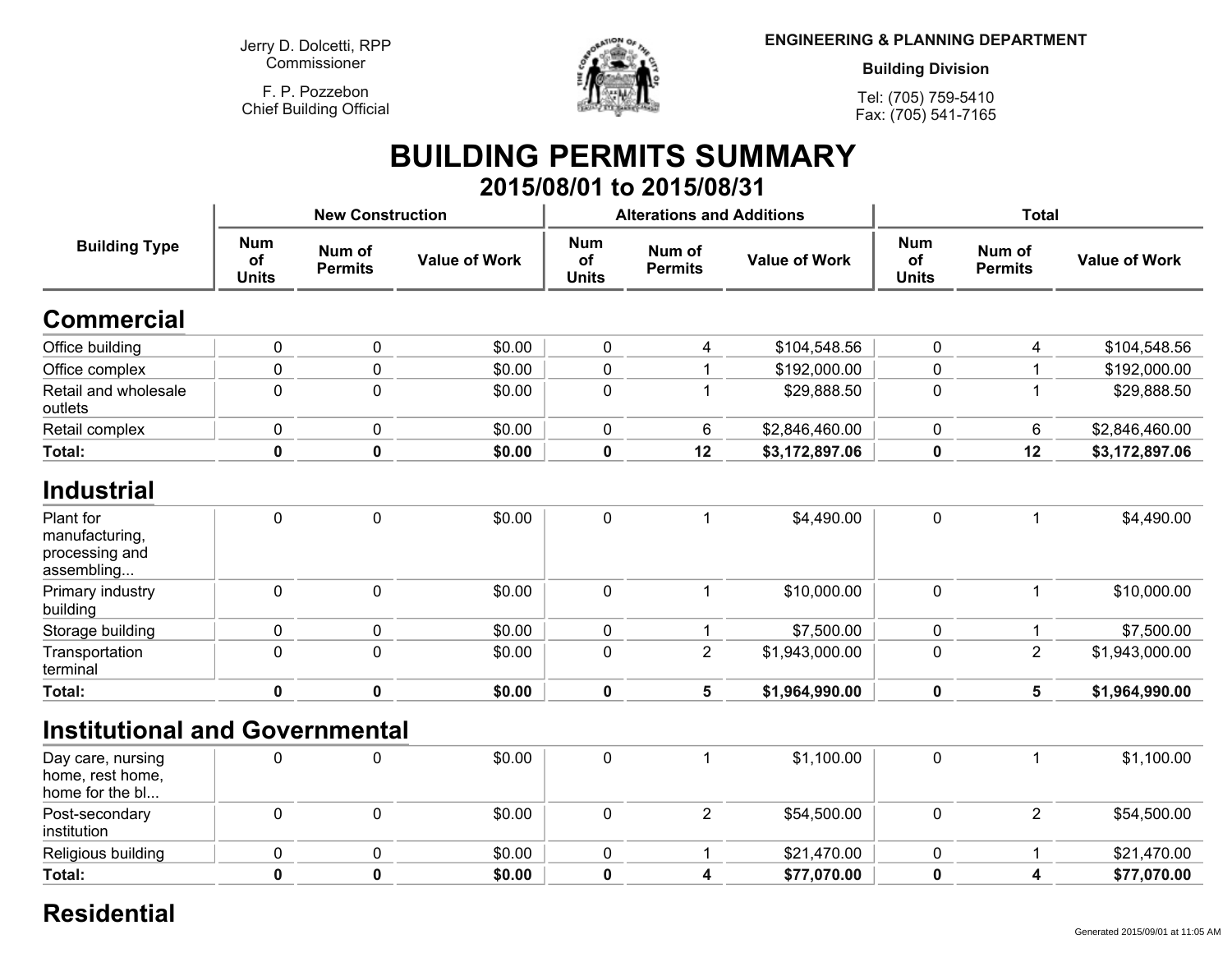| <b>Grand Total:</b>                                      |   | 6 | \$1,433,800.00 | 0 | 160 | \$7,782,679.06 |   | 166 | \$9,216,479.06 |
|----------------------------------------------------------|---|---|----------------|---|-----|----------------|---|-----|----------------|
| Total:                                                   |   |   | \$1,433,800.00 |   | 139 | \$2,567,722.00 |   | 145 | \$4,001,522.00 |
| Single House                                             |   | 5 | \$1,183,800.00 |   | 128 | \$1,379,472.00 |   | 133 | \$2,563,272.00 |
| Semi-Detached or<br>Double (side by side),<br>single-att | ◠ |   | \$250,000.00   | 0 |     | \$8,750.00     |   | 3   | \$258,750.00   |
| Semi-Detached or<br>Double (side by side) -<br>Condomini |   | 0 | \$0.00         | 0 |     | \$1,500.00     | 0 |     | \$1,500.00     |
| Apartment                                                |   | 0 | \$0.00         |   | 8   | \$1,178,000.00 |   | 8   | \$1,178,000.00 |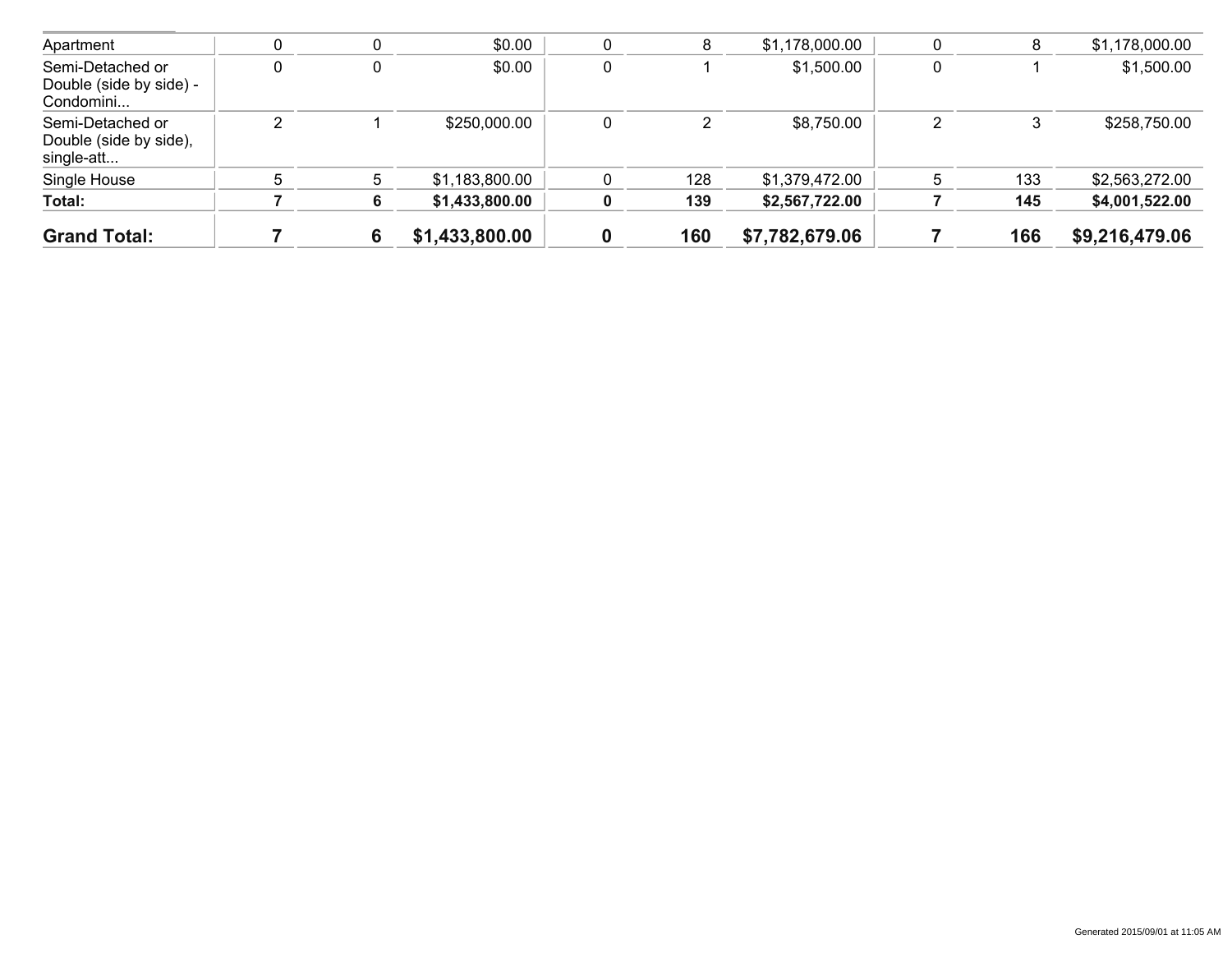**Jerry D. Dolcetti, RPPCommissioner**

**F. P. PozzebonChief Building Official**



**ENGINEERING & PLANNING DEPARTMENT**

**Building Division**

**Tel: (705) 759-5410Fax: (705) 541-7165**

### **DEMOLITION PERMITS SUMMARY 2015/08/01 to 2015/08/31**

| <b>Building Type</b>            | <b>New Construction</b> |                          |                         |                        | <b>Alterations and Additions</b> |                      | <b>Total</b>           |                          |                      |
|---------------------------------|-------------------------|--------------------------|-------------------------|------------------------|----------------------------------|----------------------|------------------------|--------------------------|----------------------|
|                                 | Num of<br><b>Units</b>  | Num of<br><b>Permits</b> | Value of<br><b>Work</b> | Num of<br><b>Units</b> | Num of<br><b>Permits</b>         | <b>Value of Work</b> | Num of<br><b>Units</b> | Num of<br><b>Permits</b> | <b>Value of Work</b> |
| <b>Commercial</b>               |                         |                          |                         |                        |                                  |                      |                        |                          |                      |
| Retail and<br>wholesale outlets | 0                       | 0                        | \$0.00                  | 0                      |                                  | \$1,000.00           | 0                      |                          | \$1,000.00           |
| Total:                          | 0                       | 0                        | \$0.00                  | 0                      |                                  | \$1,000.00           | 0                      |                          | \$1,000.00           |
| <b>Residential</b>              |                         |                          |                         |                        |                                  |                      |                        |                          |                      |
| Single House                    | 0                       | 0                        | \$0.00                  | -4                     | 12                               | \$43,850.00          | $-4$                   | 12                       | \$43,850.00          |
| Total:                          | 0                       | 0                        | \$0.00                  | -4                     | 12                               | \$43,850.00          | -4                     | 12                       | \$43,850.00          |
| <b>Grand Total:</b>             |                         | 0                        | \$0.00                  | $-4$                   | 13                               | \$44,850.00          | $-4$                   | 13                       | \$44,850.00          |